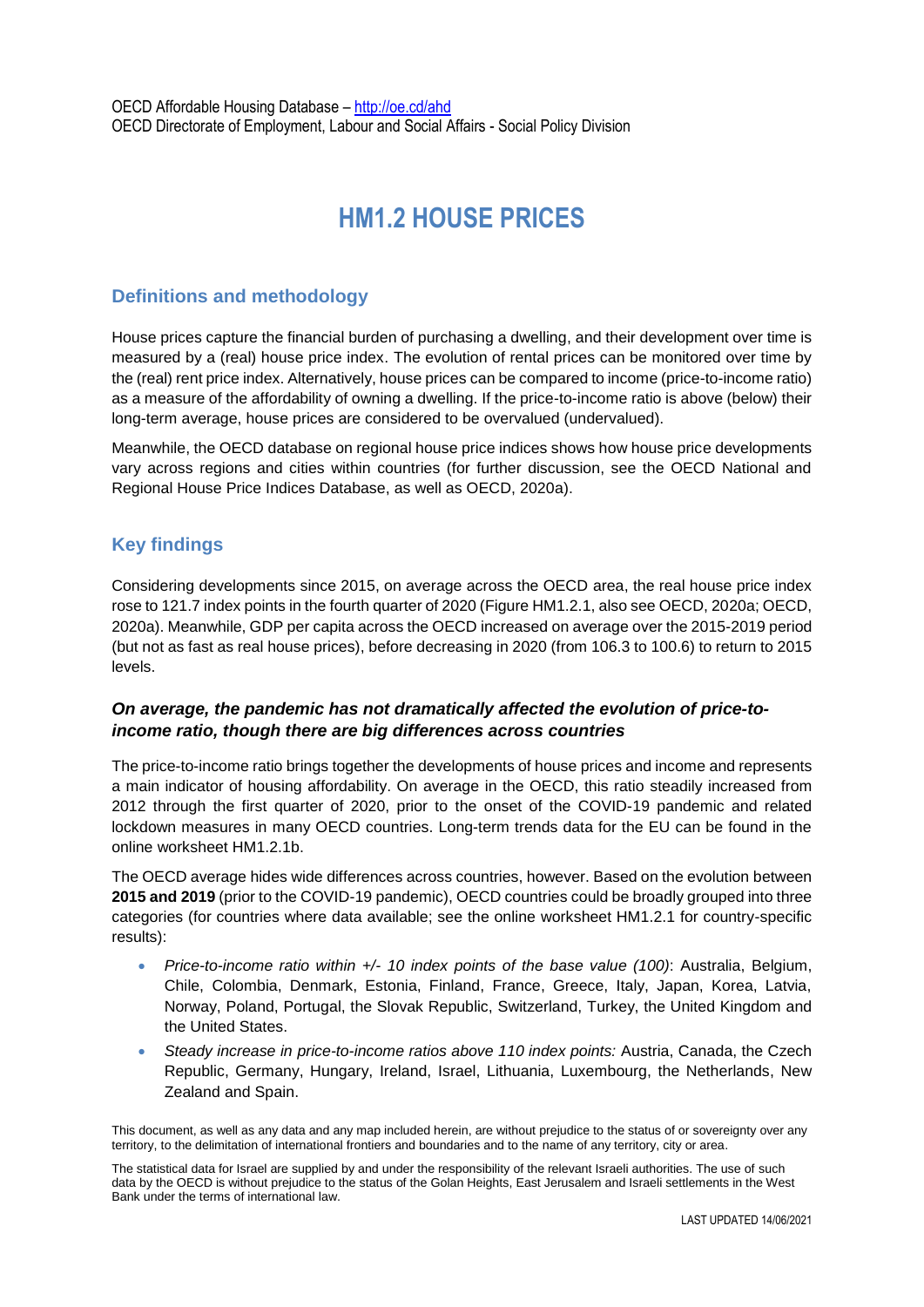**•** Price-to-income ratio initially rising by more than 10 index points, before falling and then *rebounding (remaining above 100 index points):* Sweden.

Starting in the second quarter of 2020, the price-to-income ratio experienced a brief and marked decline, on average, before picking up again from the third quarter. By the fourth quarter of 2020, the price-toincome ratio on average across the OECD had surpassed pre-COVID-19 levels, reaching its highest point since the years preceding the global financial crisis.

Again, there are considerable differences across countries. From the **second quarter of 2020** until the most recently available data, including **the first quarter of 2021** where available, five scenarios can be highlighted (see the online worksheet HM1.2.1 for country-specific results):

- *Steady increase in price-to-income ratios:* Austria, Chile, Denmark, Finland, Germany, Hungary, Israel, Italy, Luxembourg, the Netherlands, the New Zealand, Norway, Portugal, Sweden, Switzerland, Turkey and the United States.
- *Decline in the price-to-income ratio, before rising to return to pre-COVID levels:* France and Latvia.
- *Price-to-income ratio initially rising, but falling to below the level of Q1/2020:* Estonia, Lithuania, Poland and the Slovak Republic.
- *Price-to-income ratio falling, before rising to above the level of Q1/2020:* Canada, Greece, Japan, Korea, Spain, and the United Kingdom.
- *Price-to-income ratio falling since the onset of the COVID-19 crisis*: Ireland.



# **Figure HM1.2.1: Development of house prices, OECD average, 1996-2020**

Note: Rent price index refers to OECD 32 countries and does not include Colombia, Costa Rica, Estonia, Hungary, Lithuania and Slovenia for which data were not available over the entire period. OECD aggregate data for 2020 has been estimated based on 2019. Source: OECD Analytical House Price Database.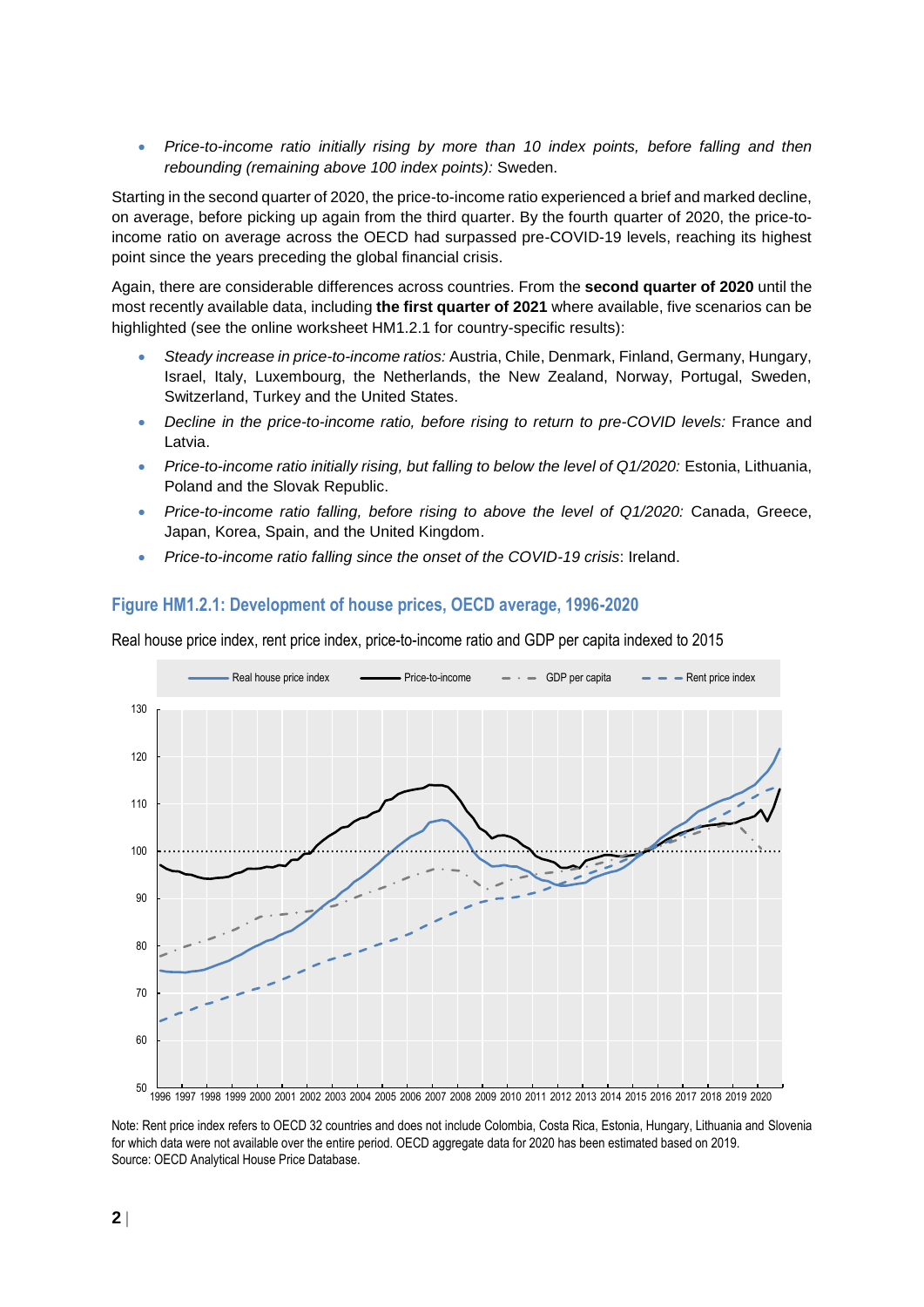#### *Housing prices have increased in recent decades*

Real house prices have continued their steady rise since around 2012 (Figure HM1.2.1), and evidence for 2019 and 2020 suggests that real house prices have continued to grow – in some countries, significantly – during the COVID-19 pandemic. Real house prices rose across the OECD, by 7% on average from the fourth quarter of 2019 to the fourth quarter of 2021 – the fastest year-to-year growth over the past two decades.

Country-specific trends are similar (Figure HM1.2.2 – Panel A). Looking first at longer term trends, real house prices increased in 32 countries between 2005 and 2019, with Colombia, Canada, and Israel recording the largest increases (over 80%) over this period. Six countries recorded a drop in real house prices over this period, most significantly in Greece and Italy (over 20%).

Focusing on the evolution of real house prices between 2019 and 2020 to assess the impact of the COVID-19 pandemic, real house prices rose in all but two countries. In several countries, the growth in real house prices between 2019 and 2020 was significant: 13% in Luxembourg, 9% in Turkey, and 7% in Estonia, Germany, Poland, Portugal and the Slovak Republic. Japan and Ireland experienced stable real house prices between 2019 and 2020.

In the rental market, looking first at longer term trends, rent prices increased in all but two countries between 2005 and 2019 (Figure HM1.2.2 – Panel B). Turkey, Lithuania, Iceland and Estonia recorded the largest increases (over 100%) over this period. Japan and Greece were the only two countries that saw a drop in real rent prices since 2005; however, in Greece, the drop in rent prices was much smaller than that of real house prices (-10% vs. -31% decline).

However, between 2019 and 2020, rental prices did not experience the same dramatic growth as real house prices. This may be related to caps on rent prices and other artificial rent suppression measures that were implemented in response to the COVID-19 pandemic (see PH6.1 for further discussion on such emergency support measures introduced for renters). Real rent prices declined in four countries between 2019 and 2020 (Australia, Estonia, Latvia and Slovenia), while remaining largely unchanged in five countries (France, Greece, Italy, Japan and Korea). Turkey recorded the highest growth in rent prices from 2019 to 2020 (9%), yet most other countries recorded growth of between 1% and 3% (Annex HM1.2.A3).





A. Real house price index, 2005, 2019 and 2020, 2015=100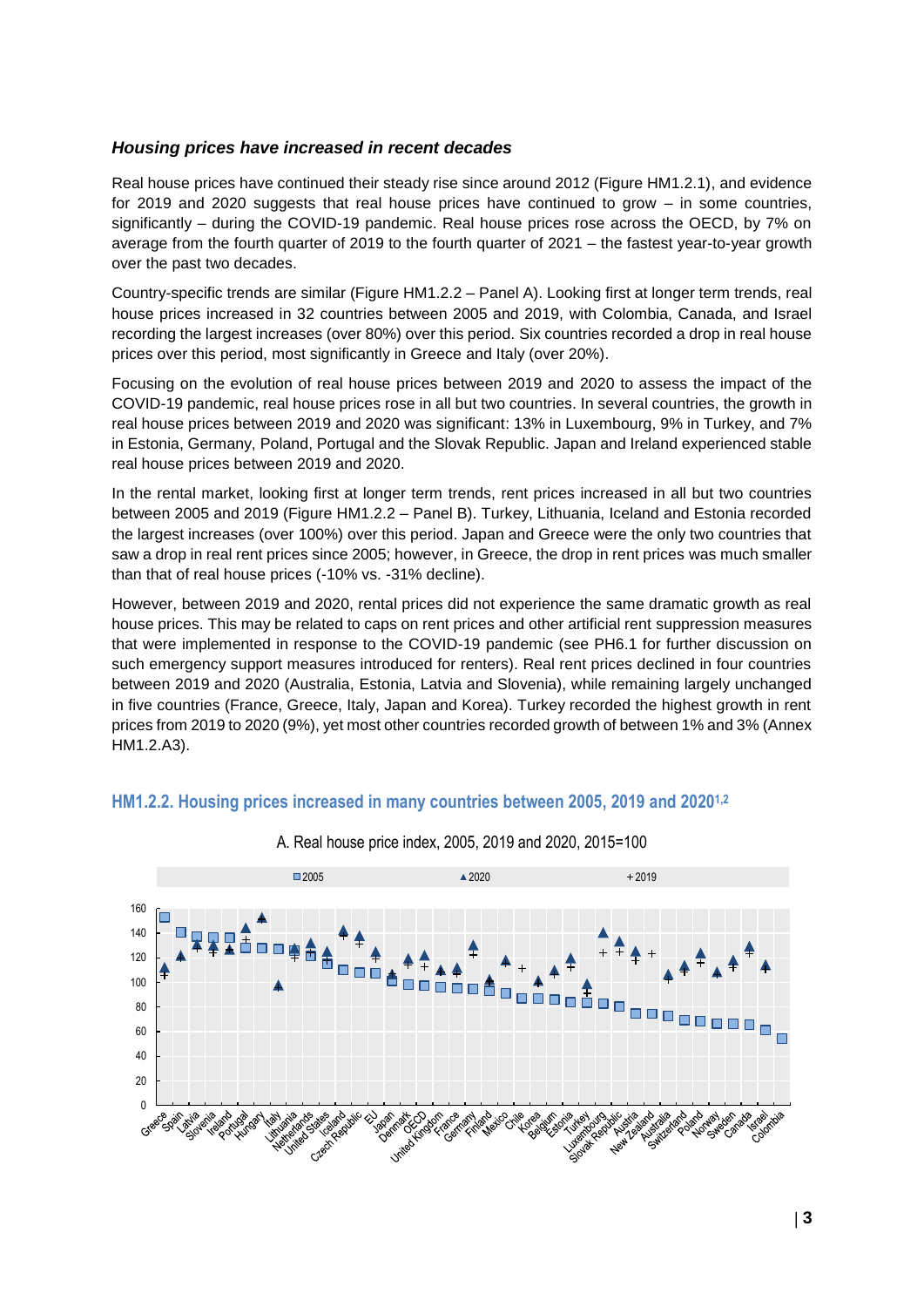

#### B. Rent price index, 2005, 2019 and 2020, 2015=100

Note: 1. House price indices, also called Residential Property Prices Indices (RPPIs), are index numbers measuring the rate at which the prices of all residential properties (flats, detached houses, terraced houses, etc.) purchased by households are changing over time. Both new and existing dwellings are covered if available, independently of their final use and their previous owners. Only market prices are considered. They include the price of the land on which residential buildings are located (see (OECD et al., 2013[12])). For Panel A, 2005 data were not available in several countries; as such, data for the nearest available year were used: Latvia and Lithuania (2006), Hungary and Luxembourg (2007), the Czech Republic (2008) and Turkey (2010).

2. EU average is based on 19 Euro zone countries. Panel B: Data for OECD refer to 32 countries and does not include Colombia, Costa Rica, Estonia, Hungary, Lithuania and Slovenia for which data were not available over the entire period. OECD aggregate data for 2020 has been estimated based on 2019.

Source: Calculations based on OECD Housing prices (indicator)[, https://dx.doi.org/10.1787/63008438-en](https://dx.doi.org/10.1787/63008438-en) (accessed April 2021).

#### *Compared to past generations, today's families pay more to buy a flat*

The rising cost of housing means that young families with children – even those with median income levels – are finding it increasingly difficult to purchase a home. Based on price data from capital cities, OECD (2019) found that a median-income couple with two children must spend significantly more to purchase a modest-sized flat than they would have 30 years ago, putting increasing pressures on household budgets and making home ownership less accessible to young families today, relative to previous generations (Figure HM1.2.3). At the same time, real interest rates have fallen considerably since 1985, moderating somewhat the impact of house price increases on housing costs.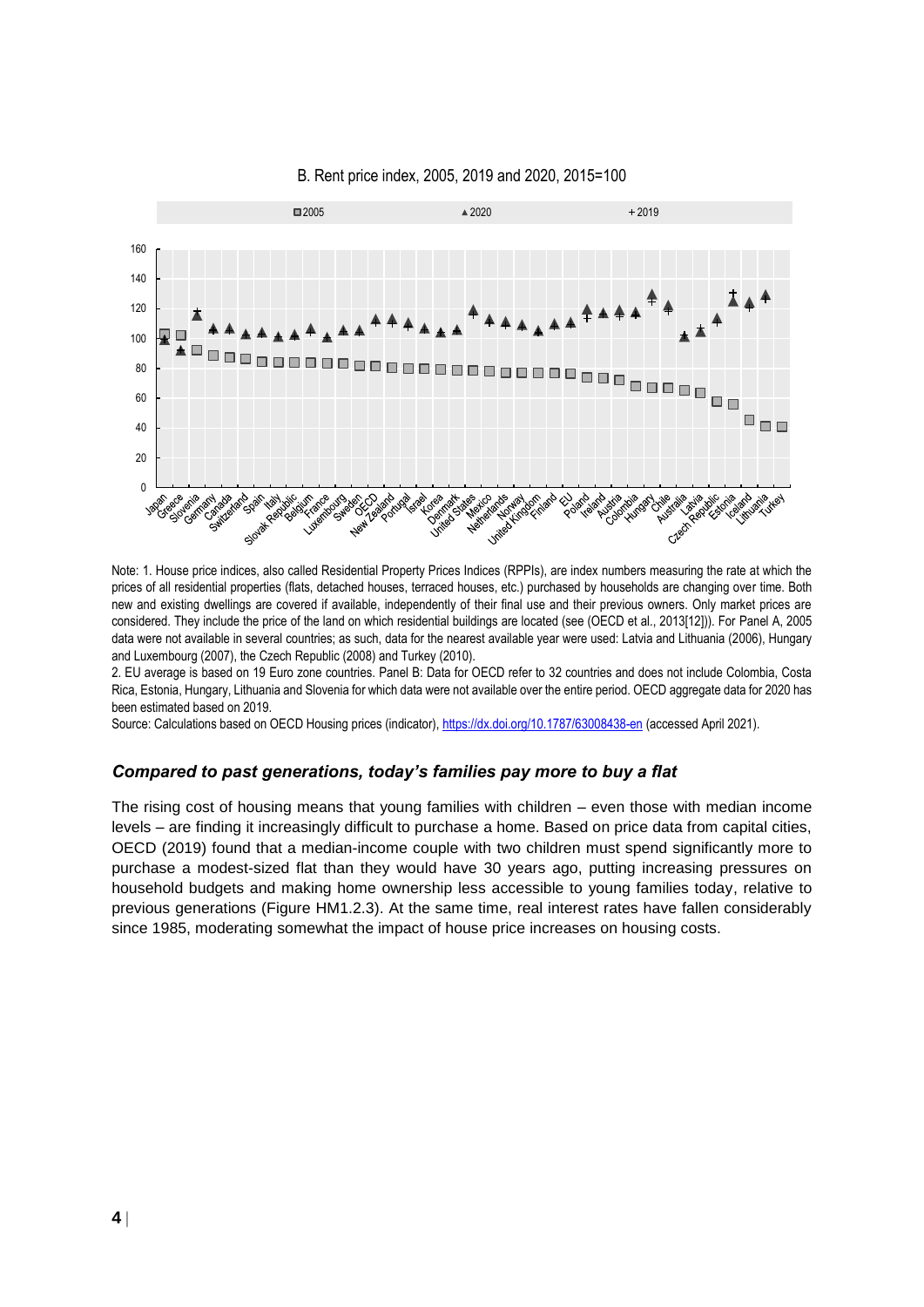## **Figure HM1.2.3: Today's families pay considerably more to buy a flat than previous generations**



Number of years of annual income needed to buy a 60 square meter flat in the country's capital city or financial centre, for a median-income couple with two children

*Note:* Households included here concern couples with two children at median income levels. The OECD average includes Australia, Canada, Denmark, Finland, France, Germany, Greece, Hungary, Israel, Italy, the Netherlands, Norway, Sweden, Switzerland, the United Kingdom and the United States.

*Source*: OECD (2019), *Under Pressure: The Squeezed Middle Class*, OECD Publishing, Paris, [https://dx.doi.org/10.1787/689afed1-en.](https://dx.doi.org/10.1787/689afed1-en)  OECD Secretariat calculations based on data from EU-SILC (Europe), SLID and CIS (Canada), CPS March Supplement (United States) and LIS Data Center: Global Property Guide; OECD Residential Property Prices Indices (RPPIs).

## *New regional housing price indices produced by the OECD*

National house price indices are based on house prices from across the entire country. They measure the rate at which the prices of residential properties purchased by households change over time, and aim to measure pure price changes. Calculating real house price growth, i.e. controlling for national general inflation, allows for a more meaningful comparison of house price dynamics across countries. Nevertheless, national house price indices mask considerable variation in regional house price levels. For example, house prices have risen twice as much in inner London compared to the rest of the United Kingdom since 1995; similarly, over the same period, house prices in the Los Angeles metropolitan area increased twice as fast as those in the Chicago metropolitan area (OECD, 2020a). Moreover, across OECD countries, urban residents are, on average, less satisfied with the availability of quality affordable housing relative to rural residents (OECD AHD, Indicator HC1.4).

The OECD National and Regional House Price Indices Database provides data on housing price developments at national and regional level in OECD countries (see OECD, 2020a and OECD, 2021b).

## **Data and comparability issues**

The items in this indicator that reflect historical trends are (in part) based on national house price indices. The OECD Analytical House Price Database shows indices of residential property prices over time, including rent prices, real and nominal house prices, and the price-to-rent ratio and the price-to-income ratio. In most cases, the nominal house price covers the sale of newly-built and existing dwellings, following the recommendations from the RPPI (Residential Property Prices Indices) manual. The real house price is given by the ratio of the nominal price to the consumer expenditure deflator in each